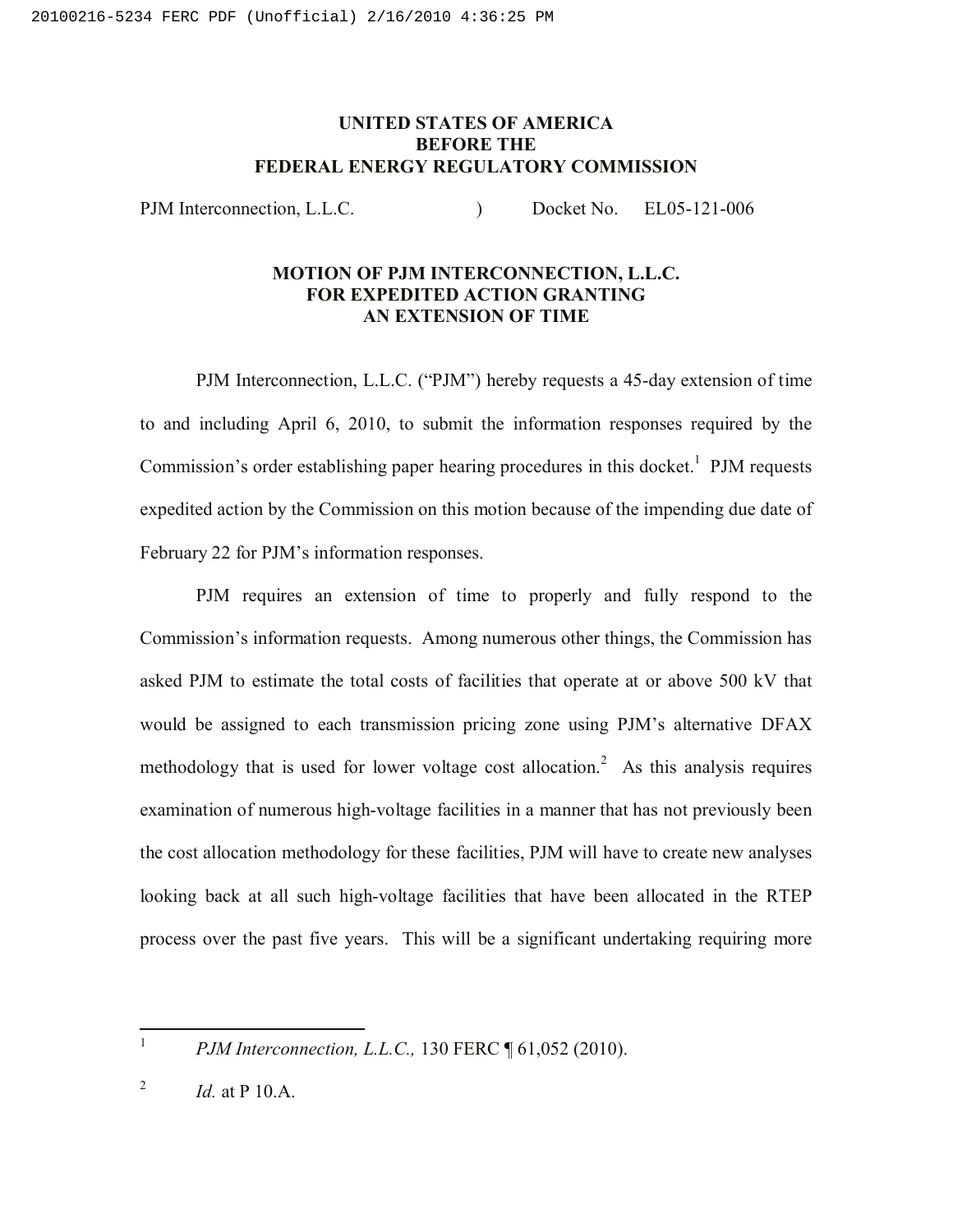than the 30 days that the Commission contemplated, necessitating PJM's requesting this extension of time to respond.

PJM understands the need for the Commission not to delay this proceeding. It is requesting the minimum amount of time that it realistically believes will be necessary to complete the tasks that the Commission has assigned to it.

Respectfully submitted,

BSSIL

Barry S. Spector Wright & Talisman, P.C. 1200 G Street, N.W. Suite 600 Washington, D.C. 20005 202-393-1200 (telephone) 202-393-1240 (fax) spector@wrightlaw.com

## **Counsel for PJM Interconnection, L.L.C.**